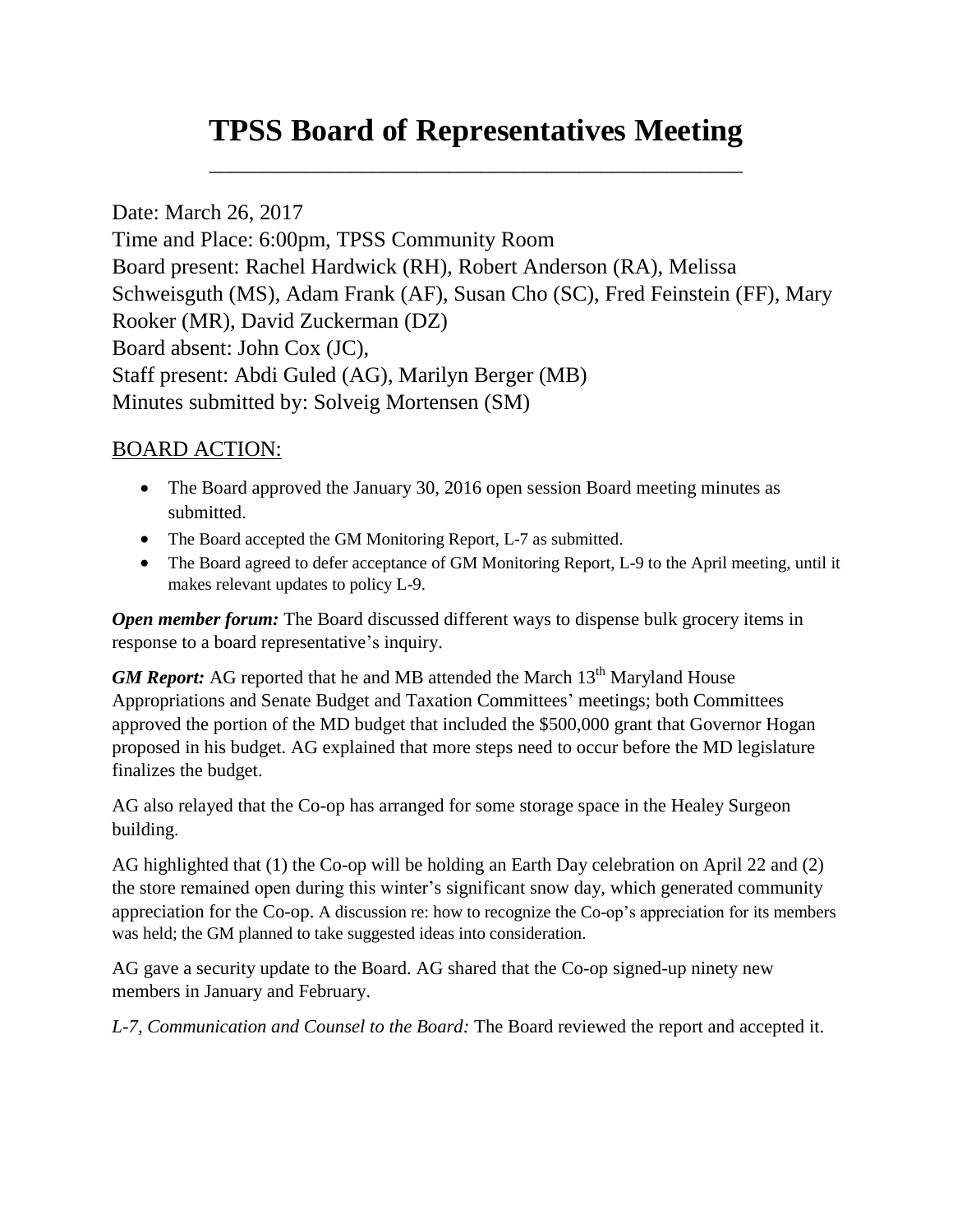*L-9, Membership Monitoring:* The Board reviewed the report. A Board representative inquired about the type and volume of information he should expect to find on the Co-op's various social media accounts.

The Board tabled acceptance of this report because the Board had not reviewed and approved previously discussed modifications to the monitoring section of policy L-9.l. The Board agreed to approve the relevant changes to policy L-9 at or prior to the next Board meeting; the monitoring report will then need to be resubmitted to the Board.

*Membership and Community Affairs Committee (MCAC):* MS shared that the MCAC met, and discussed the committee's scope, the member-owner meeting, and upcoming events led by outreach, such as Earth Day and Celebrate Takoma. Regarding the spring Member-owners meeting, MS updated the Board of the following: the MCAC narrowed down potential dates; anticipated that a notification re: a vote on the by-laws needs to be sent out by the  $3<sup>rd</sup>$  week of April; and ranked potential activities/focus areas for the meeting. The Board discussed the activity and focus ideas and agreed on a meeting format that included business updates and a speaker, with the aims of engagement and fun.

*FAC*, *by-laws*: AF shared the FAC's suggested change to modify Article 7.2 Committees: Subsection A.1: Audit and Finance, #c of the Co-op's bylaws to read the following:

"*at least bi-annually auditing, or causing to have audited the financial books of TPSS Co-op and making a full report on the audit to the Board of Representatives and at one of the regularly-scheduled meetings of TPSS Co-op members as described in Article 5.1. On those years that a full audit is not required, the full Board shall vote to determine whether an audit or a review shall be conducted. The vote should take place prior to March 31st of each year, and soon enough to give management the ability to find and hire an auditor.*"

The Board agreed with the suggested modification and asked the Policy Committee to include this change within its compilation of all the proposed by-law changes.

*Policy Committee:* The Policy Committee shared that they have been working on updates.

Meeting adjourned: 7:55pm

Board Representatives' committee memberships:

Membership and Community Affairs Committee: MS, Chair; SC, FF, MR, JC Audit and Finance Committee: AF, Chair, RA, MS, DZ Personnel Committee: RH, Chair; RA, MR Policy Committee: DZ and SC, Co-Chair; AF, MS Nominations Committee: RH, Chair; AF, MS, FF

Term 2017:

Rep. Dec Jan Mar

Anderson